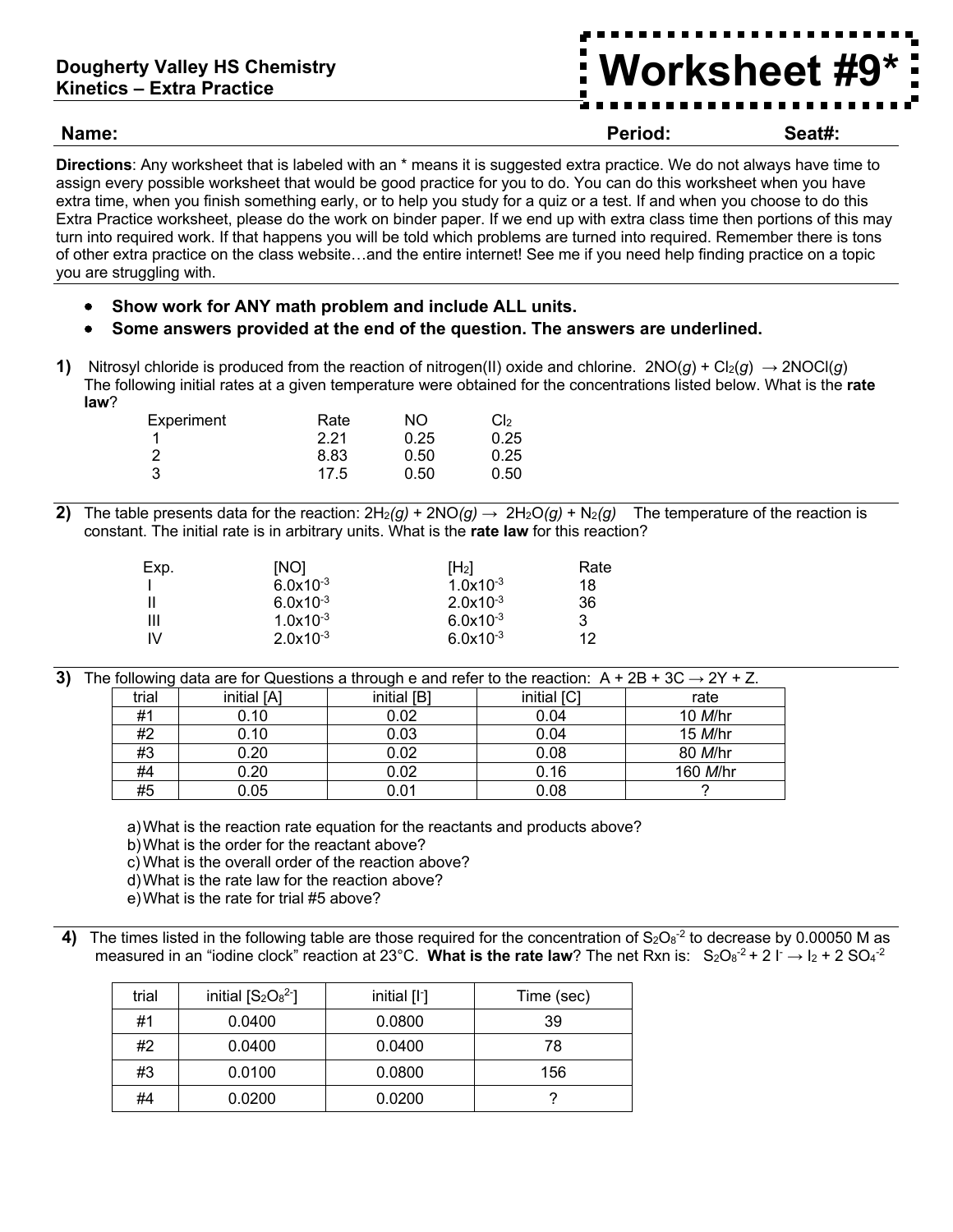| trial | initial [A]           | initial [B]           | rate                        |
|-------|-----------------------|-----------------------|-----------------------------|
| #1    | $1.00 \times 10^{-3}$ | $0.25 \times 10^{-3}$ | $0.26 \times 10^{-9}$       |
| #2    | $1.00 \times 10^{-3}$ | $0.50 \times 10^{-3}$ | $0.52 \times 10^{-9}$       |
| #3    | $1.00 \times 10^{-3}$ | $1.00 \times 10^{-3}$ | $1.04 \times 10^{-9}$       |
| #4    | $2.00 \times 10^{-3}$ | $1.00 \times 10^{-3}$ | 4.16 x $\overline{10^{-9}}$ |
| #5    | $3.00 \times 10^{-3}$ | $1.00 \times 10^{-3}$ | 9.36 x $10^{-9}$            |
| #6    | $4.00 \times 10^{-3}$ | $1.00 \times 10^{-3}$ | $16.64 \times 10^{-9}$      |

**5)** Determine the **rate law** and calculate the **rate constant** for the following data.

**6)** Determine the **rate law** and calculate the **rate constant** for the following data.

| trial | initial [X]           | initial [Y]           | rate                  |
|-------|-----------------------|-----------------------|-----------------------|
| #1    | $1.00 \times 10^{-2}$ | $4.00 \times 10^{-4}$ | $6.00 \times 10^{-3}$ |
| #2    | $2.00 \times 10^{-2}$ | $4.00 \times 10^{-4}$ | $1.20 \times 10^{-2}$ |
| #3    | $4.00 \times 10^{-2}$ | $4.00 \times 10^{-4}$ | $2.40 \times 10^{-2}$ |
| #4    | $1.00 \times 10^{-2}$ | $8.00 \times 10^{-4}$ | $6.00 \times 10^{-3}$ |

**7)** For the reaction:  $2A + B + 2C \rightarrow D + E$  The following initial rate data was collected at constant temperature. **Determine the correct rate law** for this reaction. All units are arbitrary.

| Trial<br>2<br>3 | [A]<br>0.225<br>0.450<br>0.225<br>0.225 | [B]<br>0.150<br>0.150<br>0.250<br>0.150 | [C]<br>0.350<br>0.350<br>0.350<br>0.600 | Rate<br>0.0217<br>0.0439<br>0.0362<br>0.01270 |
|-----------------|-----------------------------------------|-----------------------------------------|-----------------------------------------|-----------------------------------------------|
|-----------------|-----------------------------------------|-----------------------------------------|-----------------------------------------|-----------------------------------------------|

```
8) Rate data were obtained for following reaction A + 2B ---> C + 2D What is the rate law expression for this reaction?
```

| Exp.           |      |      | Initial A $\parallel$ Initial B $\parallel$ Init. Rate of Formation (mol/L) $\parallel$ (mol/L) of C (M min <sup>-1</sup> ) |
|----------------|------|------|-----------------------------------------------------------------------------------------------------------------------------|
|                | 0.10 | 0.10 | $3.0 \times 10^{-4}$                                                                                                        |
| $\overline{2}$ | 0.30 | 0.30 | $9.0 \times 10^{-4}$                                                                                                        |
| 3              | 0.10 | 0.30 | $3.0 \times 10^{-4}$                                                                                                        |
|                | 0.20 | 0.40 | $6.0 \times 10^{-4}$                                                                                                        |

**9)** For the reaction A + B --> products, the following initial rates were found. What is the rate law for this reaction?

Trial 1: [A] = 0.50 M; [B] = 1.50 M; Initial rate =  $4.2 \times 10^{-3}$  M/min Trial 2:  $[A] = 1.50$  M;  $[B] = 1.50$  M; Initial rate =  $1.3 \times 10^{-2}$  M/min Trial 3: [A] = 3.00 M; [B] = 3.00 M; Initial rate =  $5.2 \times 10^{-2}$  M/min

**10)** The following data were obtained for this chemical reaction: A + B ---> products

| Exp. | $\left\vert \text{Initial A} \right\vert$ (mmol/L) |     | Initial B $\parallel$ Init. Rate of Formation<br>(mmol/L) $\parallel$ of products (mM min <sup>-1</sup> ) |
|------|----------------------------------------------------|-----|-----------------------------------------------------------------------------------------------------------|
|      | 4.0                                                | 6.0 | 1.60                                                                                                      |
| 2    | 2.0                                                | 6.0 | 0.80                                                                                                      |
| 3    | 4.0                                                | 3.0 | 0.40                                                                                                      |

a) Determine the rate law for this reaction.

b) Find the rate constant.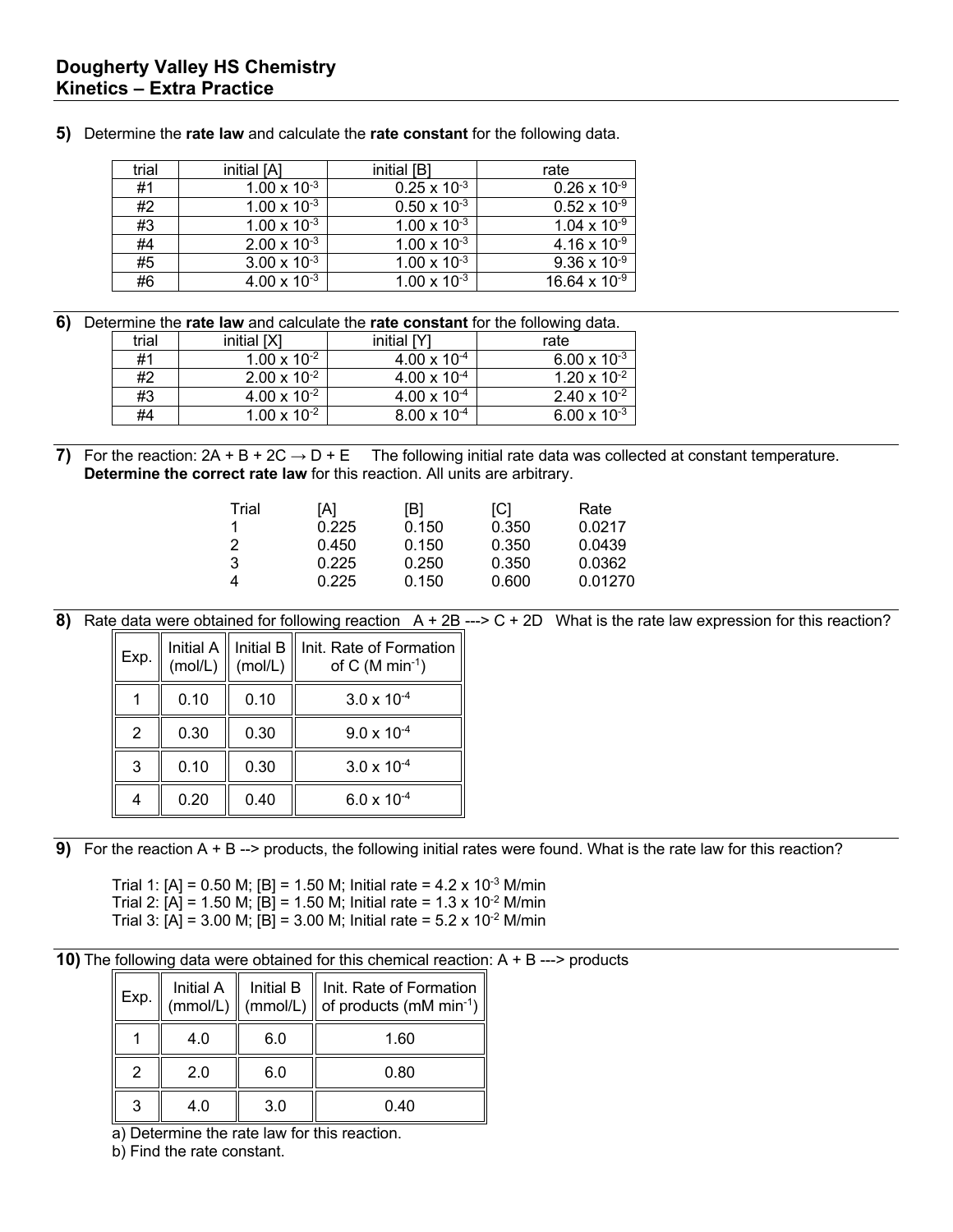| Exp. |       |       | Initial A    Initial B    Init. Rate of Formation<br>(mol/L) $\parallel$ (mol/L)    of products (M s <sup>-1</sup> ) |
|------|-------|-------|----------------------------------------------------------------------------------------------------------------------|
|      | 0.040 | 0.040 | $9.6 \times 10^{-6}$                                                                                                 |
| 2    | 0.080 | 0.040 | $1.92 \times 10^{-5}$                                                                                                |
| 3    | 0.080 | 0.020 | $9.6 \times 10^{-6}$                                                                                                 |

**11)** The following data were obtained for the chemical reaction: A + B ---> products

a) Determine the rate law for this reaction.

b) Find the rate constant.

c) What is the initial rate of reaction when  $[A]_0 = 0.12$  M and  $[B]_0 = 0.015$ 

**12)** 2A + B ---> C + D The following data about the reaction above were obtained from three experiments. Calculate the rate expression in terms of [A] for experiment 1.

| Exp. | [A] | [B]              | Initial rate of<br>formation of C |
|------|-----|------------------|-----------------------------------|
|      |     | $0.6$   0.15     | 6.3 x $10^{-3}$                   |
| 2    | 0.2 | 0.6              | $2.8 \times 10^{-3}$              |
| 3    | 0.2 | $\parallel$ 0.15 | $7.0 \times 10^{-4}$              |

**13)** Determine the proper form of the rate law for:  $CH_3CHO(g)$  --->  $CH_4(g) + CO(g)$ 

| Exp. | $ICH_3CHOJ$ $\parallel$ $ICOJ$ $\parallel$ |      | Rate $(M s-1)$ |
|------|--------------------------------------------|------|----------------|
|      | 0.30                                       | 0.20 | 0.60           |
| 2    | 0.10                                       | 0.30 | 0.067          |
| 3    | 0.10                                       | 0.20 | 0.067          |

**14)** Determine the rate law, including the values of the orders and rate law constant, for the following reaction using the experimental data provided.  $Q + X \rightarrow$  products

| Trial | $\lceil Q \rceil$ | [X] | Rate                                                                           |  |
|-------|-------------------|-----|--------------------------------------------------------------------------------|--|
|       |                   |     | $\parallel$ 0.12 M $\parallel$ 0.10 M $\parallel$ 1.5 x 10 <sup>-3</sup> M/min |  |
| 2     |                   |     | 0.24 M $\parallel$ 0.10 M $\parallel$ 3.0 x 10 <sup>-3</sup> M/min             |  |
| 3     |                   |     | 0.12 M    0.20 M    1.2 x 10 <sup>-2</sup> M/min                               |  |

**15)** With the following data, use the method of initial rates to find the reaction orders with respect to NO and O<sub>2</sub>.:

| Trial | $[NO]_{0}$    | [O <sub>2</sub> ] | Initial reaction  <br>rate, M/s |
|-------|---------------|-------------------|---------------------------------|
|       |               | $0.020$ 0.010     | 0.028                           |
| 2     | $0.020$ 0.020 |                   | 0.057                           |
| 3     |               | $0.040$ 0.020     | 0.227                           |